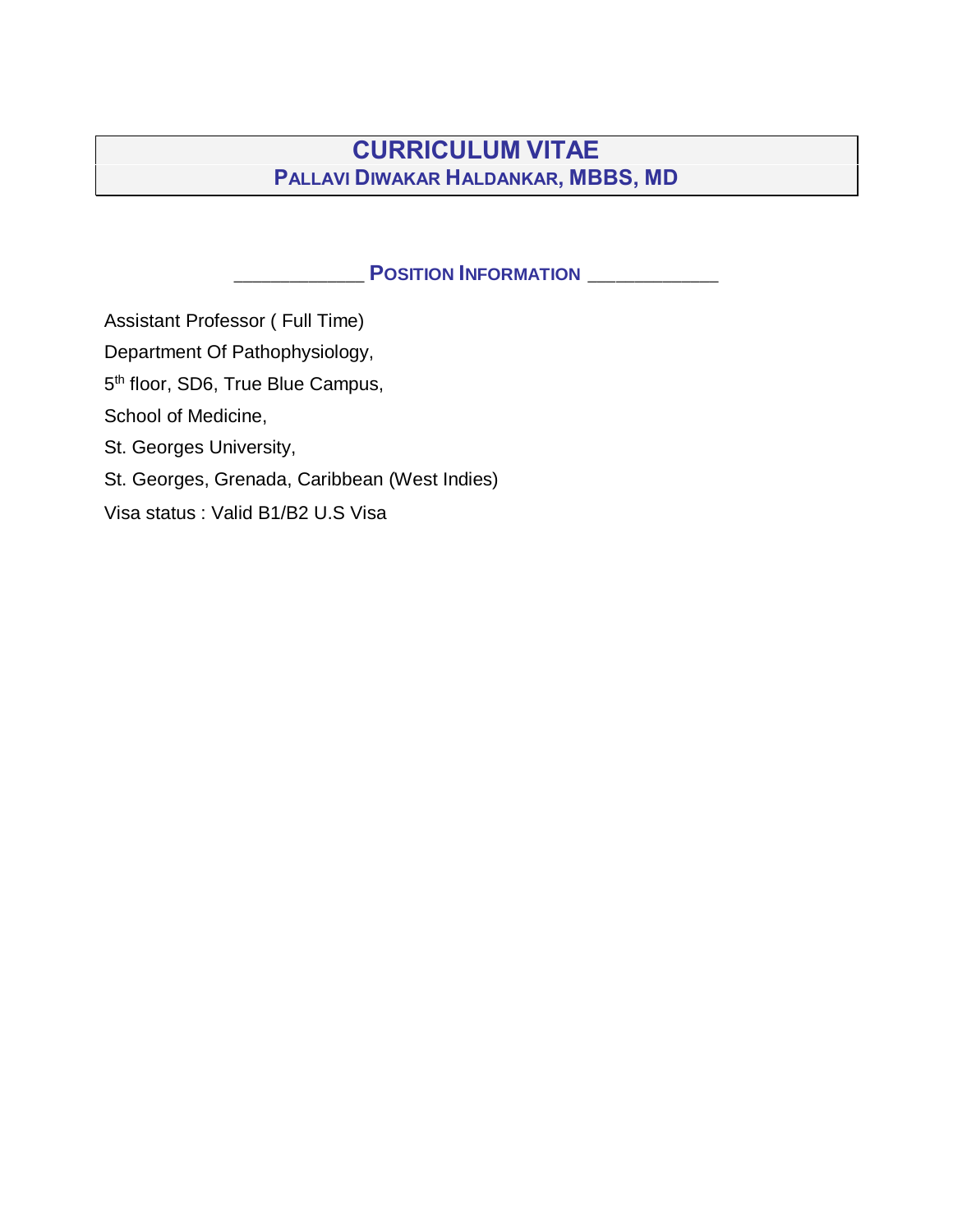### $E$ **DUCATION**

- 1. Diploma in Practical Dermatology (DPD); Cardiff University, Wales, (UK). (pursuing)
- 2. **Fellowship** in Aesthetic Medicine (**FAM**); Institute of Laser & Aesthetic medicine, New Delhi affiliated to University of Greifswald, (Germany) 2016
- 3. MD (**Residency**) in Physiology/Clinical Physiology from K.M.C Mangalore, Manipal University, India, May 2011- April 2014.
- 4. MBBS: MBBS (**MD equivalent, as per US education system**) from Yenepoya Medical College, Mangalore, Affiliated with Rajiv Gandhi University of Health Sciences, Bengaluru, India. September 2003- August 2009.

### \_\_\_\_\_\_\_\_\_\_\_\_\_\_ **REGISTRATION DETAILS** \_\_\_\_\_\_\_\_\_\_\_\_\_\_

- 1. General Practice/Family Medicine, Grenada Medical & Dental Council Reg # 1090
- 2. MD: Registered with Karnataka Medical Council, Bengaluru with Reg. no.85552.
- 3. MBBS: Registered with Karnataka Medical Council, Bengaluru with Reg. no.85552.

#### \_\_\_\_\_\_\_\_\_\_\_\_\_\_ **ADDITIONAL CONTINUING EDUCATION** \_\_\_\_\_\_\_\_\_\_\_\_\_\_

Clinical training

- Hands on training in use of lasers in aesthetic treatment
- Hands on training in injectables (Botox)
- Hands on training in PRP
- Hands on training in performing derma rollers & chemical peels.

#### Academic training

- Webinar on "Building a professional portfolio to document learning".
- Workshop on research topic "technology and young mind"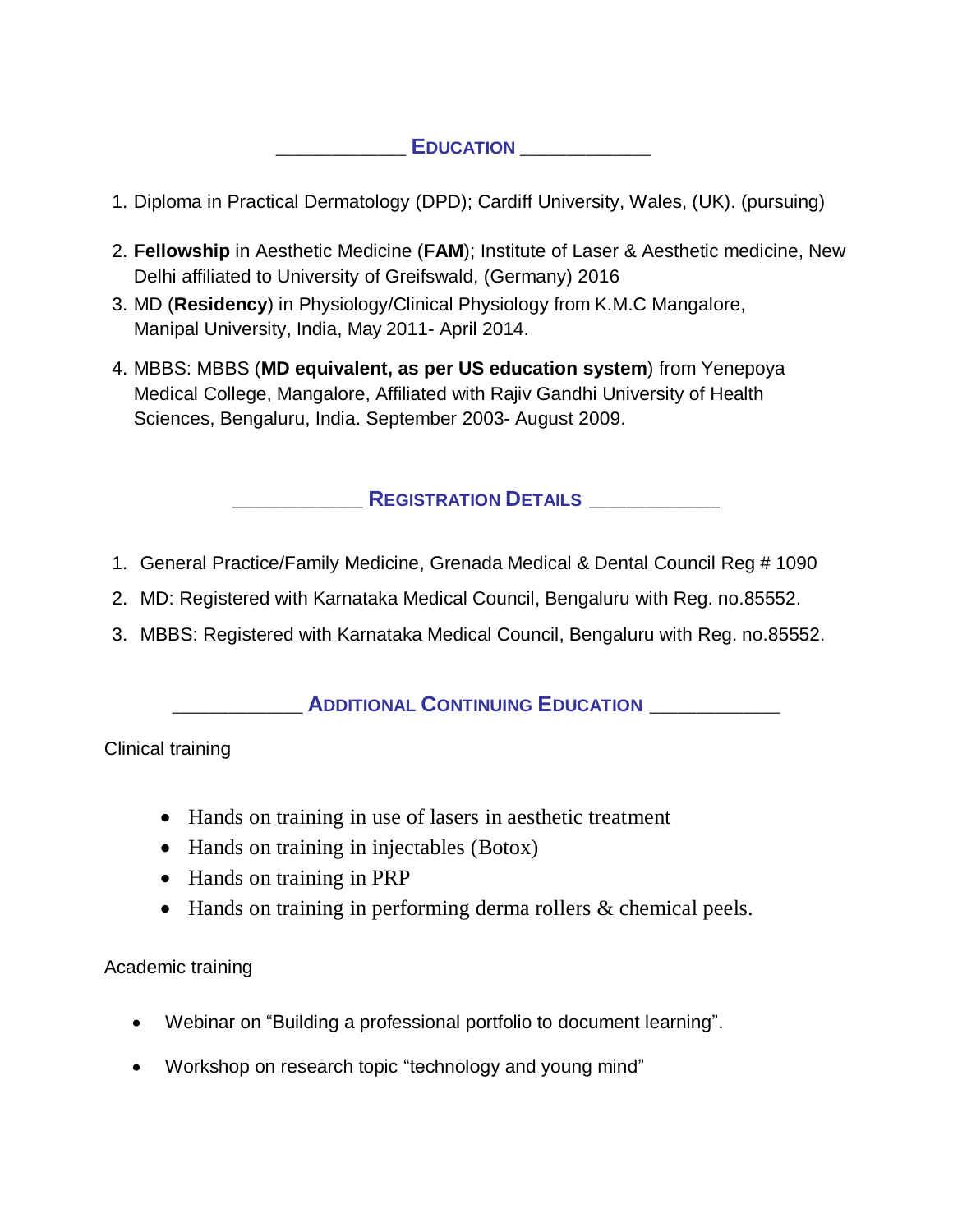### \_\_\_\_\_\_\_\_\_\_\_\_\_ **POSITIONS HELD** \_\_\_\_\_\_\_\_\_\_\_\_\_\_

- 1. Assistant Professor, Department of Pathophysiology, School of Medicine, St. George's University, Grenada since January 2019.
- 2. Instructor, Department of Clinical Skills/Internal Medicine, Saba University School of Medicine since March 2015 – December 2016.
- 3. Assistant Professor, Department of Physiology/Clinical Physiology, KVG Medical College, Sullia, Rajiv Gandhi University of health sciences, India.
- 4. Resident and Tutor, Department of Physiology/ Clinical Physiology, K.M.C Mangalore, Manipal University; 2011-2014.

 $$ 

- 1. **At Saint George's University, School of Medicine, Grenada** (US-based curriculum)
- My primary responsibility is teaching Pathophysiology (since January 2019) to 5th-semester medical students in a system-based spiral curriculum, reviewing organ system-related aspects of basic sciences such as Molecular biology, Clinical Biochemistry, Pathology, and treatment aspects, integrating Basic Sciences and Clinical Medicine.
- I have taught lectures on topics such as Cardiovascular system, Respiratory system, Gastrointestinal system, and the entire Nervous system.
- I also conduct Clinical Vignette-based classes, (in the topics mentioned earlier) helping students develop a better understanding of the organ system and improve their multiple-choice question-solving skills.
- I conduct Themed office hours (on lecture topics mentioned earlier), discussing aspects that could not be covered during the lecture.
- Conducting IMCQ's (testing students with clinical vignettes systems wise)
- I am available during office hours to help students with content understanding.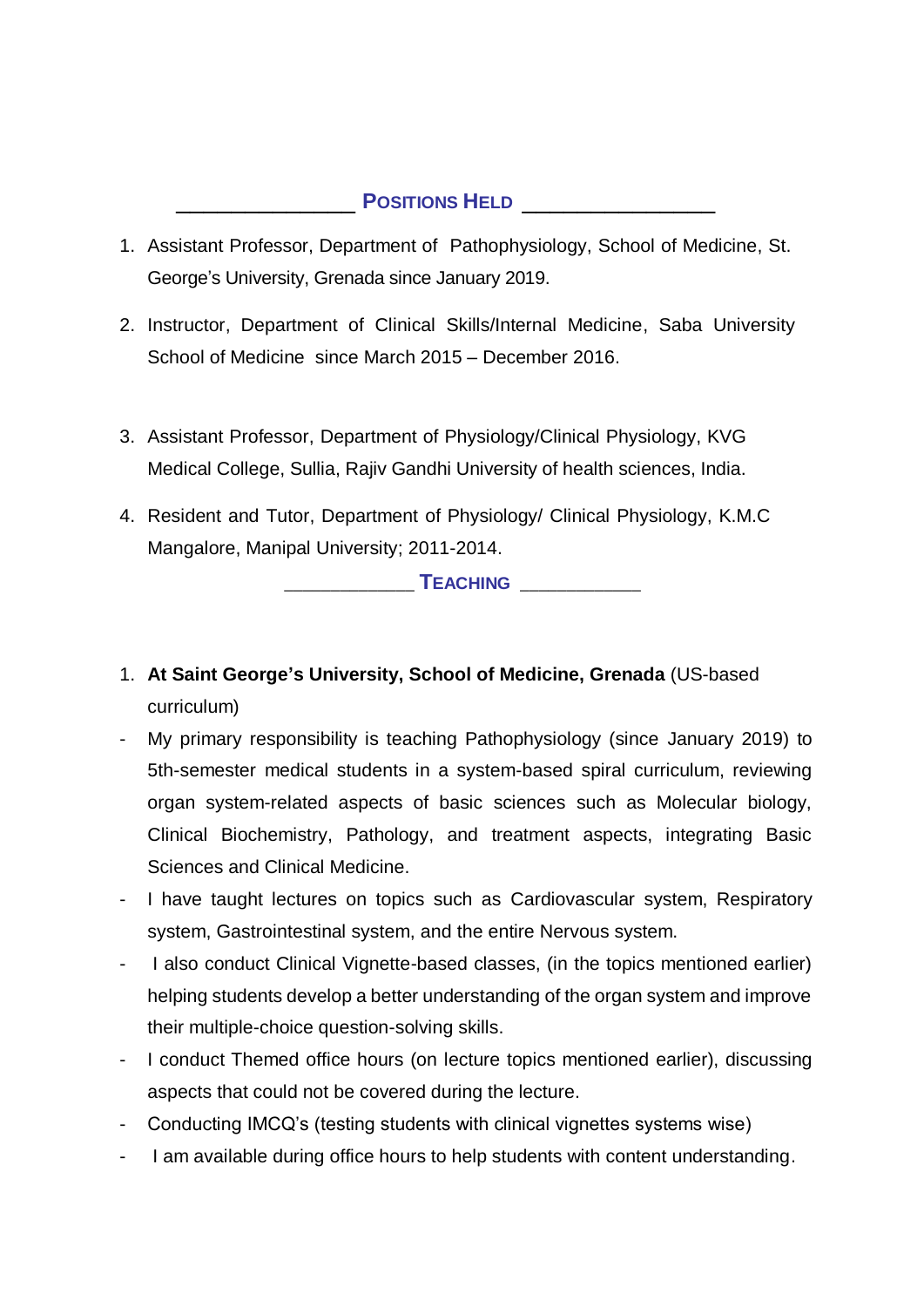- Worked as a deputy module cordinator for a Clinical case-based small groups course, reviewing high yield Basic Science topics for Step 1 (2019-2021).
- Taught Pathophysiology to Nursing students. (2019-2021)
- Involved in training of tutors (Fresh MD graduates) in delivery of the small group sessions both as a leader and a facilitator.
- Guiding junior faculty (Instructors) in carrying out various teaching responsibilities.
- Academically advising and mentoring students with low grades after every block exam to improve their performance.
- Contributing NBME type questions to the department question pool.
- 2. **At Saba school of Medicine, Dutch Caribbean** (US-based curriculum)
- Teaching clinical skills (2015- 2016) and participated as an examiner for Clinical skills (2015-2016) across various semesters.
- Conducting Problem based learning sessions/ small group teaching.
- Taking lectures in medicine involving cardiovascular medicine, endocrine disorders & multisystem disease for  $4<sup>th</sup>$  &  $5<sup>th</sup>$  semester.
- Demonstrating clinical skill examination to medical students of all semesters (1 to 5) according to NBME board standard.
- Conducting clinical skill assessments and patient note exam for all semesters
- Conducting workshops in EKG.
- Conducting clinical reasoning sessions
- Assessment of clinical case presentations & providing guidance to the students in SOAP note writing.
- Proctoring in examinations.
- Training of simulated patients in OSCE.

# 3. **At the Rajiv Gandhi University of health sciences, KVG Medical College, Sullia, India**

- My primary role was teaching students (1<sup>st</sup> year) Clinical Physiology/experimental physiology in the discipline of Medicine and Dentistry.
- Teaching clinical physiology to medical students which involved conducting lecture session in cellular biology, cardiovascular physiology & neuromuscular physiology
- Conducting & demonstrating laboratory experiments including hematology, clinical examinations methodology, ECG demonstrations.
- Proctoring & conducting university examinations (written & viva voce)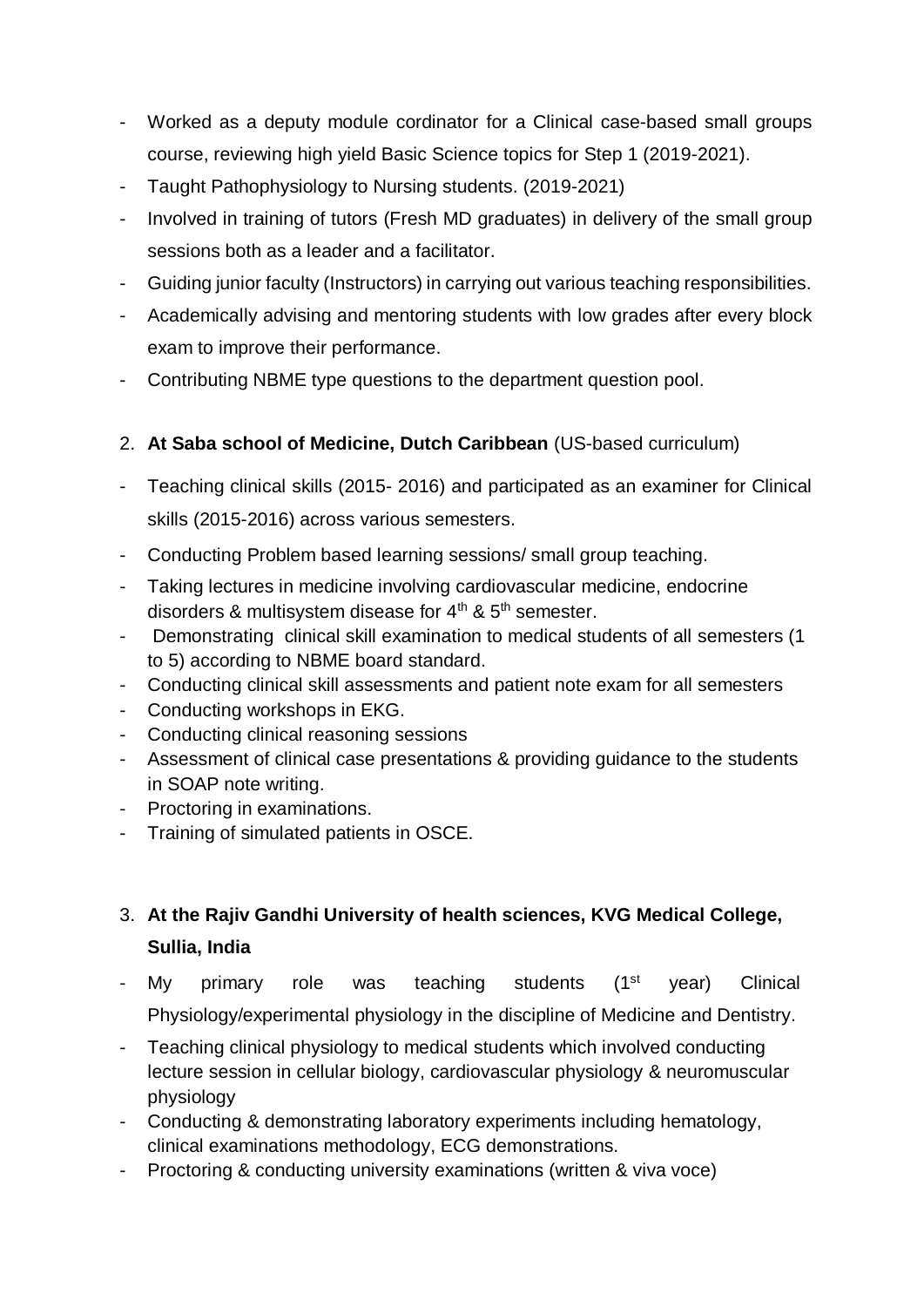- 4. **During the residency** (2011-2014).
- Tutor in the Department of Physiology/Clinical Physiology. My Teaching responsibilities included
- training and supervising (1<sup>st</sup>- year medical/ dental/ allied sciences students) in laboratory experiments.
- Theory lectures in cardiovascular physiology, respiratory physiology, special senses & neuromuscular physiology.
- Conducting laboratory sessions in hematology
- Conducting amphibian & mammalian experiments.
- Demonstrating clinical skills involving clinical examination of cardiovascular system, respiratory system, nervous system, musculoskeletal system & abdominal examination.
- Presenting seminars & discussing latest research articles by conducting journal club.
- Proctoring in university examination (written, viva-voce & practical exams)
- Involved in bedside patient-based teaching for  $4<sup>th</sup>$ -year medical students.

## **EXPERIENCE IN NURSING PROGRAM**

- Teaching Clinical Physiology (lectures)to 1<sup>st</sup> Year nursing students in Manipal University and in KVG Medical School, India.
- Teaching Physiology Practical sessions (demonstration of skills) to final year Nursing students in St George's university.
- Teaching Pathophysiology (lecture sessions) to final year Nursing students in St George's university.

\_\_\_\_\_\_\_\_\_\_\_\_\_\_ **SERVICES** \_\_\_\_\_\_\_\_\_\_\_\_\_

- 1. Supervisor in tutor training programme.
- 2. Deputy Content manager, Pathophysiology course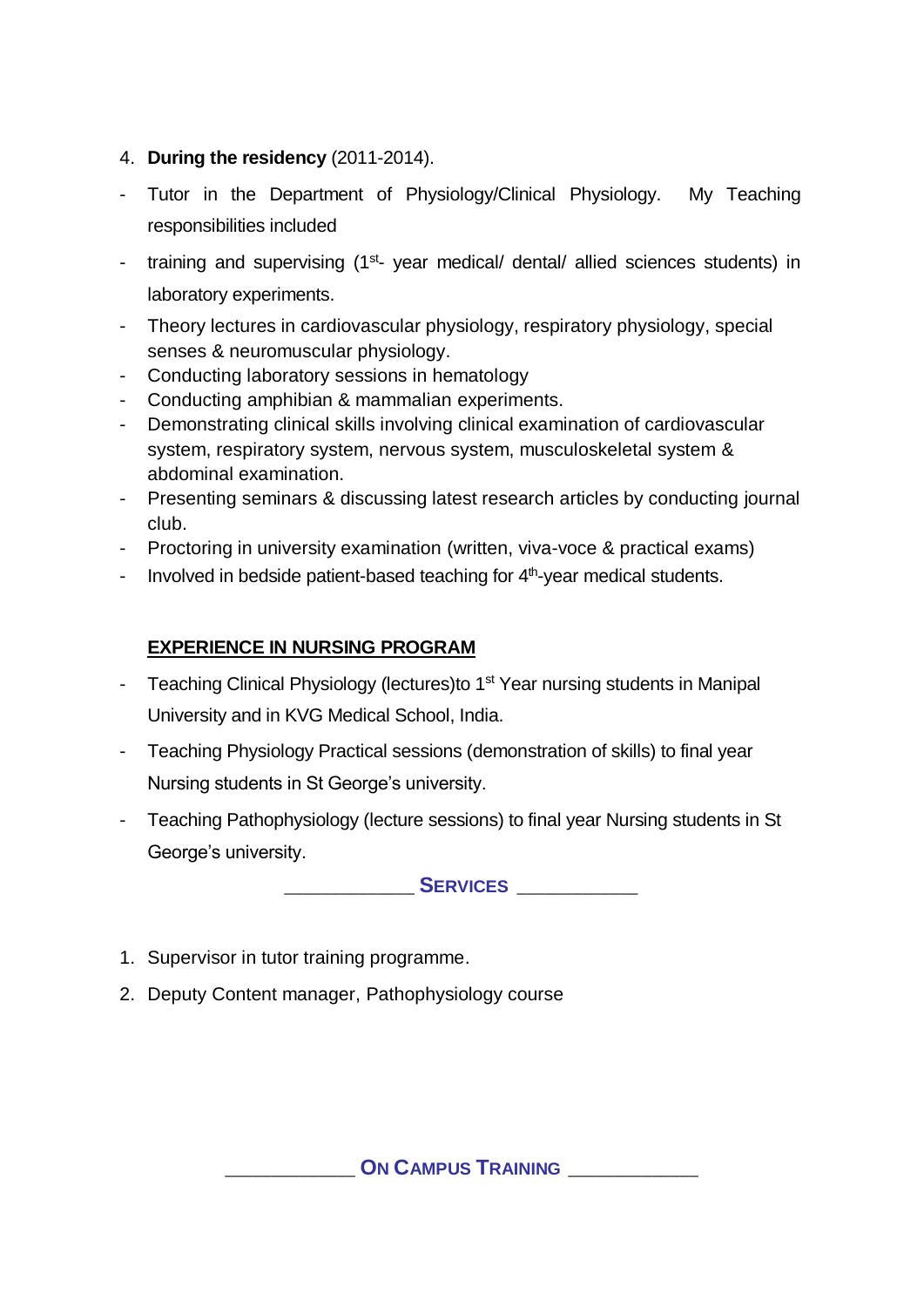- 1. Online new Turning point training.
- 2. Training in Sakai usage.
- 3. Training in Panopto video making
- 4. Courses in basics of conducting research (Faculty research Institute)
- 5. Using USMLE based question bank, UWORLD, PASTEST, USMLERX

\_\_\_\_\_\_\_\_\_\_\_\_\_\_ **MEMBERSHIPS**\_\_\_\_\_\_\_\_\_\_\_\_\_\_

1. Member of Face Aesthetic & dermatological society.

\_\_\_\_\_\_\_\_\_\_\_\_\_\_ **PRESENTATIONS & CONFERENCES** \_\_\_\_\_\_\_\_\_\_\_\_\_\_

# **CONFERENCES**

- 1) APPICON ( Annual Conference of Physiologist & Pharmacologist of India) in 2011
- 2) IPSCON (Annual Conference of Indian Pharmacological society) in 2011
- 3) IABMS (Annual Conference of Indian Association of Biomedical Science) in 2012

# PRESENTATION

- 1) Is cold pressure test a better predictor of sympathetic activity than acute exercise (AIIMS, New Delhi, India, December 2011)
- 2) Assessment of stress among software professional across south India (IABMS, Mangalore, India, January 2012)
- 3) Assessment of stress (PSS Score) and its correlation with obesity and blood pressure among software professionals (IUPS, Birmingham, U.K, JUNE 2014)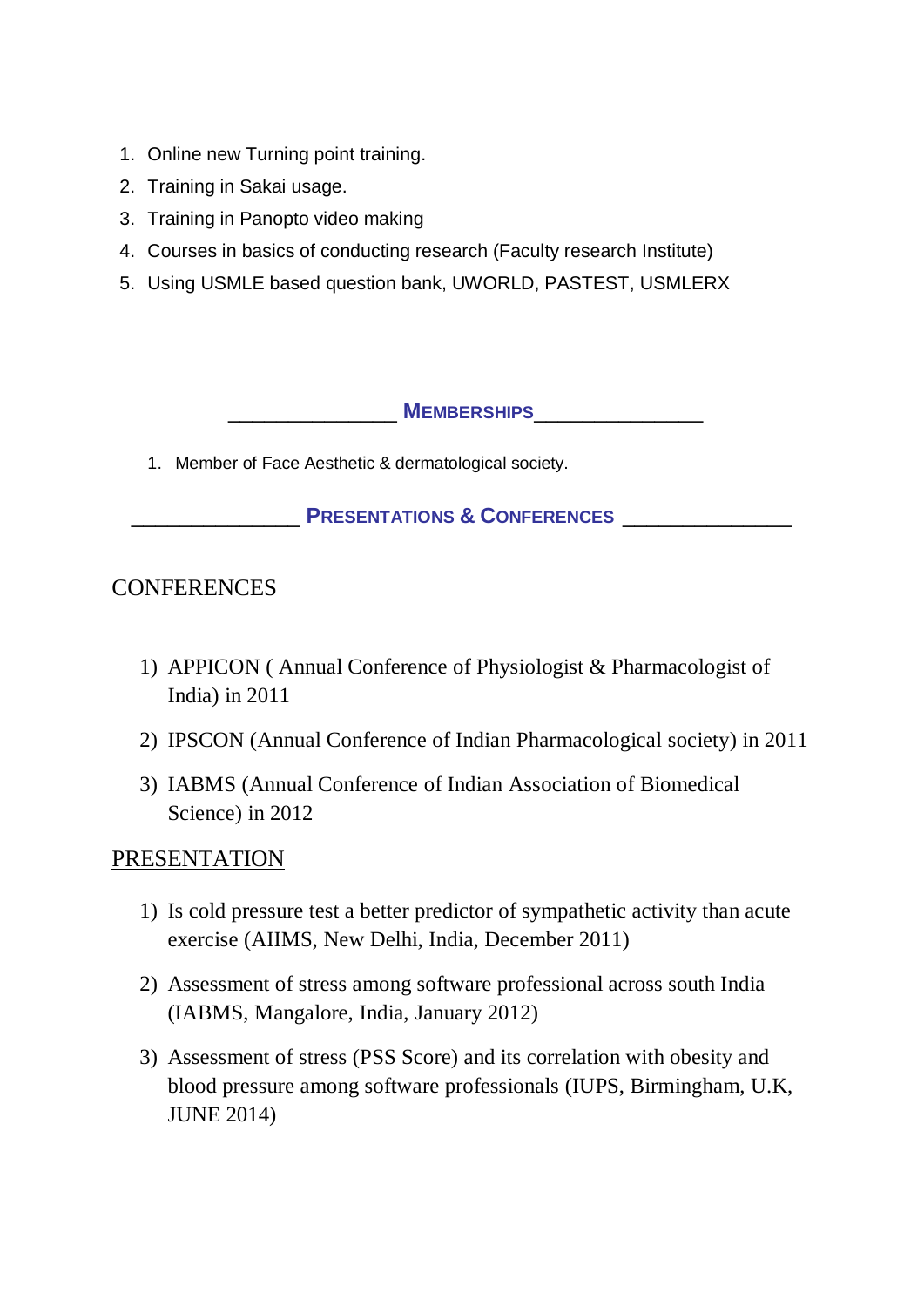### \_\_\_\_\_\_\_\_\_\_\_\_\_\_ **RESEARCH & PUBLICATIONS** \_\_\_\_\_\_\_\_\_\_\_\_\_\_

Current research topic (ongoing: Internet addiction and student performance

**DISSERTATION** 

Assessment of work place stress in Software Professionals in South Canara K.M.C, Mangalore, Manipal University 2011.

### RESEARCH PAPERS/ PUBLICATIONS

- 1. Evaluation of stress and its correlation with anthropometric parameters among software industry professionals. Pallavi H, Ramesh Bhat, Ganaraja B, Nayantara AK, Sheila Pai. *International Journal of innovative research in science, engineering & technology.*
- 2. Evaluation of stress in professional life and other factors among young technology professionals in south India Ramesh Bhat, Pallavi H, Nayantara K, Ganaraja B*. International journal of applied biology and pharmaceutical technology*
- 3. Impact of cigarette smoking on perceived stress and serum cortisol among medical students Raghvendra Tey, Pallavi H, Vivek Joshi. *International journal of health sciences and research*
- 4. Comparative study of cardiac autonomic modulation during cold pressor test and acute exercise in healthy students. Pallavi H, Kishan K, Sheila Pai, Nayantara AK*. International journal of health sciences and research*

# CME/WORKSHOP ATTENDANCE

- a) Brain storming on Memory
- b) Experience the advances in teaching & research in embryology.
- c) Biochemical investigation: A corner stone to clinical care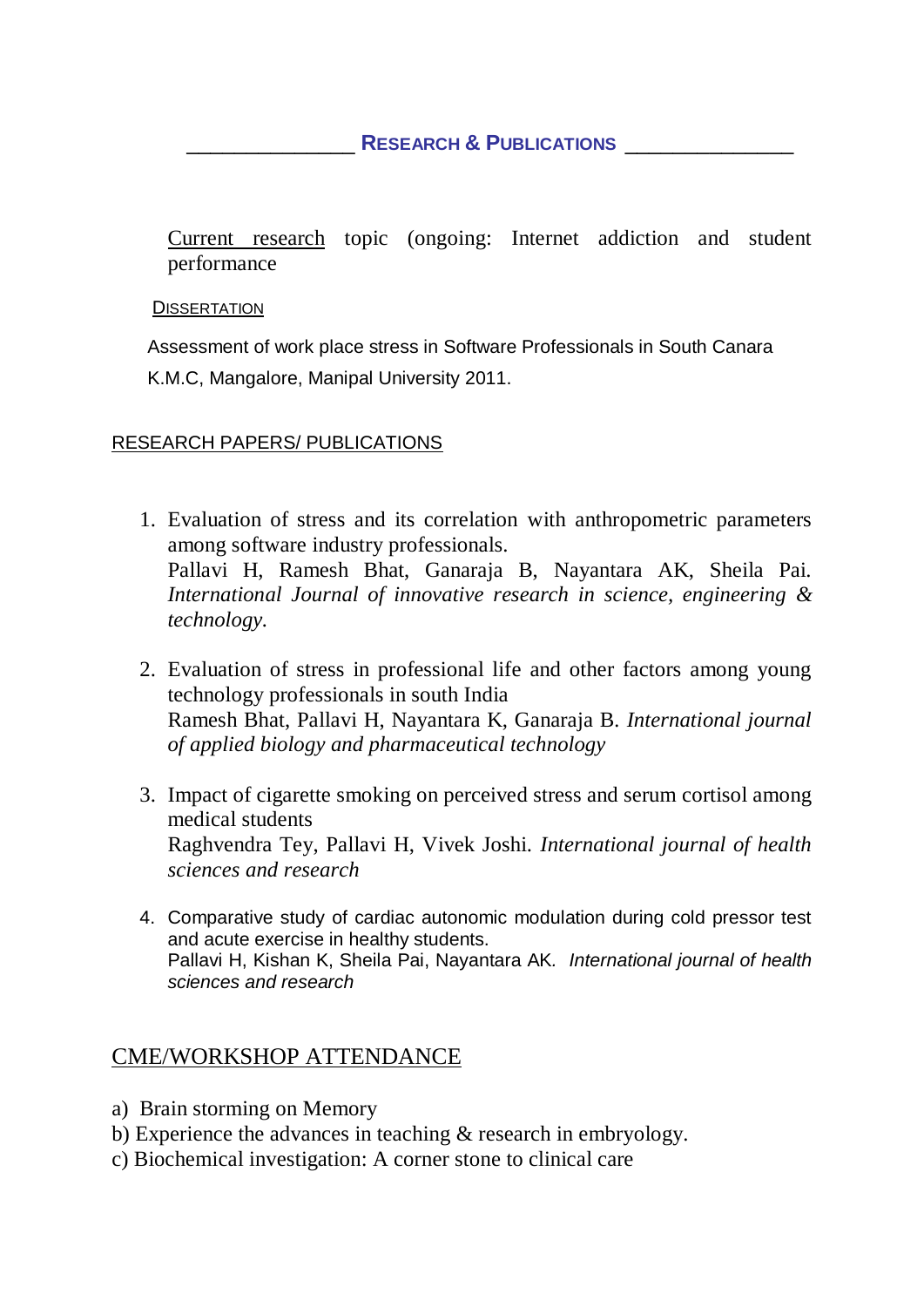d) Brain & Behavior

- e) Metabolic syndrome
- f) Sleep & its disorders
- g) Effective communication of scientific Research
- h) Learning museum techniques with Joy
- i) Glyconomics
- j) young scientist training workshop on tools & techniques in physiology.
- h) FUE & FUT method of hair transplantation.

\_\_\_\_\_\_\_\_\_\_\_\_\_\_ **EXTRACURRICULAR ACTIVITIES**\_\_\_\_\_\_\_\_\_\_\_\_\_\_

- 1. Attending skin clinics with local Dermatologist In Grenada (2018)
- 2. Participation in cultural events/programs during Residency for staff and students 2011-2014.
- 3. Badminton, and Chess Competitions.

\_\_\_\_\_\_\_\_\_\_\_\_\_\_ **PROFESSIONAL CLINICAL EXPERIENCE** \_\_\_\_\_\_\_\_\_\_\_\_\_\_

- 1. Assisting Skin Physician, Dermatology clinic (Dr Issac), Grenada, Eastern Caribbean (2019)
- 2. Cosmetic Dermatologist, Elite Skin and Laser center, New Delhi, India (February 2018- December 2018)
- 3. Assisting Physician, Dr.Rana skin and laser Centre, Noida, India.(February 2018 – August 2018)
- 4. Chief Medical Officer at Yenepoya Hospital, Mangalore, India.
- 5. Chief Medical Officer at:Ex Servicemen Contributory Health Scheme, Mangalore, India
- 6. Internship at Yenepoya Hospital, Derelakatte, Mangalore from RajivGandhi University Of Health Sciences, Bengaluru; 2008-2009.